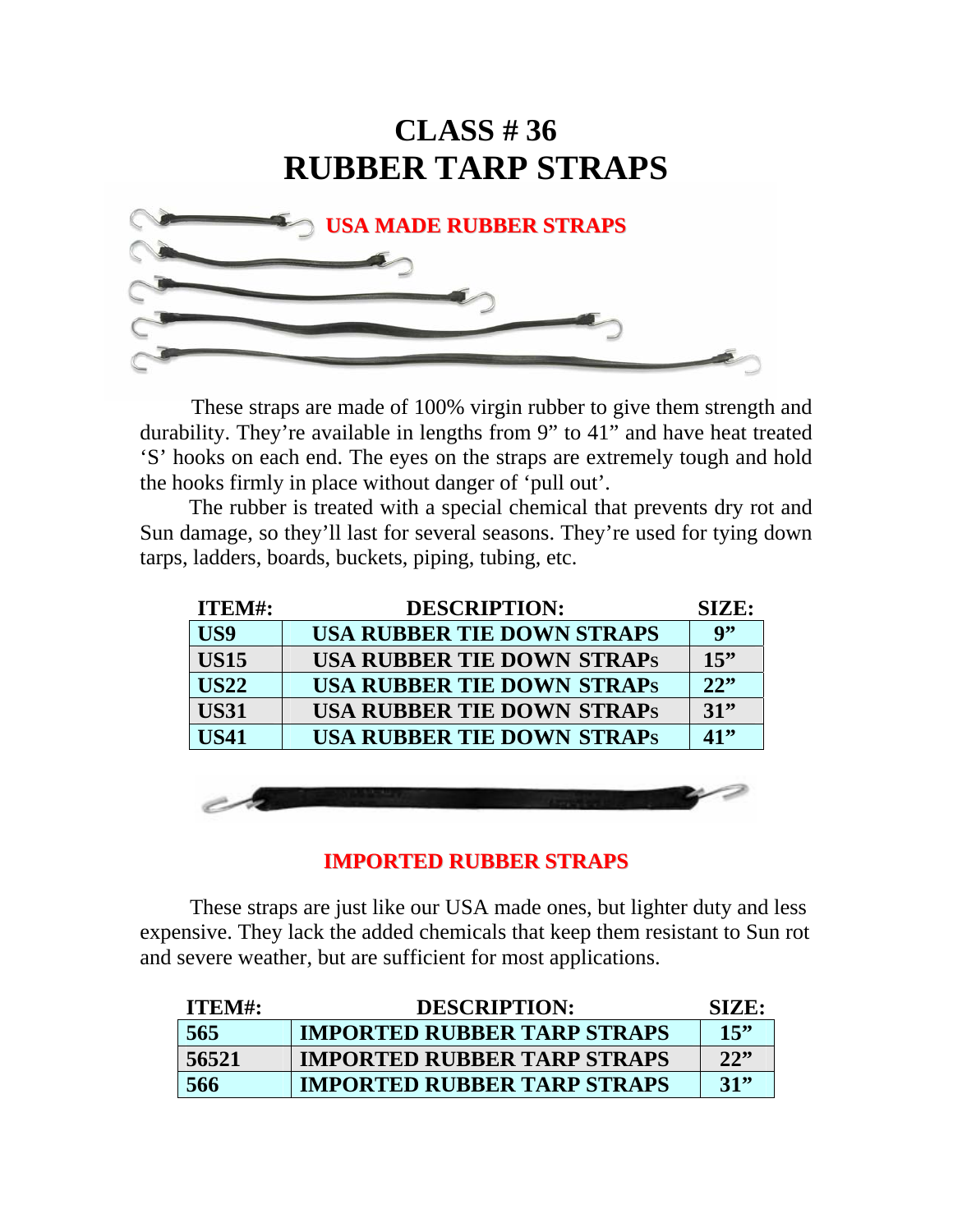### **CLASS # 36 BLUE PVC TARPS**

 These blue PVC tarps are stronger than canvas and light enough for one person to handle. They're water and mildew resistant and reinforced with a high density polyethylene fabric enmeshed with a cross weave of fiberglass fibers. This makes a rugged, tear resistant material that's washable and non cracking at 20° Fahrenheit.

 They have rustproof grommets every three feet and at every reinforced corner as well as poly rope sewn into all four outer edges for extra strength.



| ITEM#: | SIZE:            |
|--------|------------------|
| 567    | $6'$ x $8'$      |
| 578    | $8' \times 10'$  |
| 568    | $9' \times 12'$  |
| 573    | $10' \times 10'$ |
| 574    | $10' \times 20'$ |
| 569    | $12' \times 16'$ |
| 586    | $15' \times 30$  |

| ITEM#: | SIZE:            |
|--------|------------------|
| 570    | $16' \times 20'$ |
| 571    | $18' \times 24'$ |
| 576    | $20' \times 30'$ |
| 572    | $20' \times 40'$ |
| 575    | $26'$ x 55'      |
| 584    | $30'$ x 60'      |
| 585    | $40' \times 60'$ |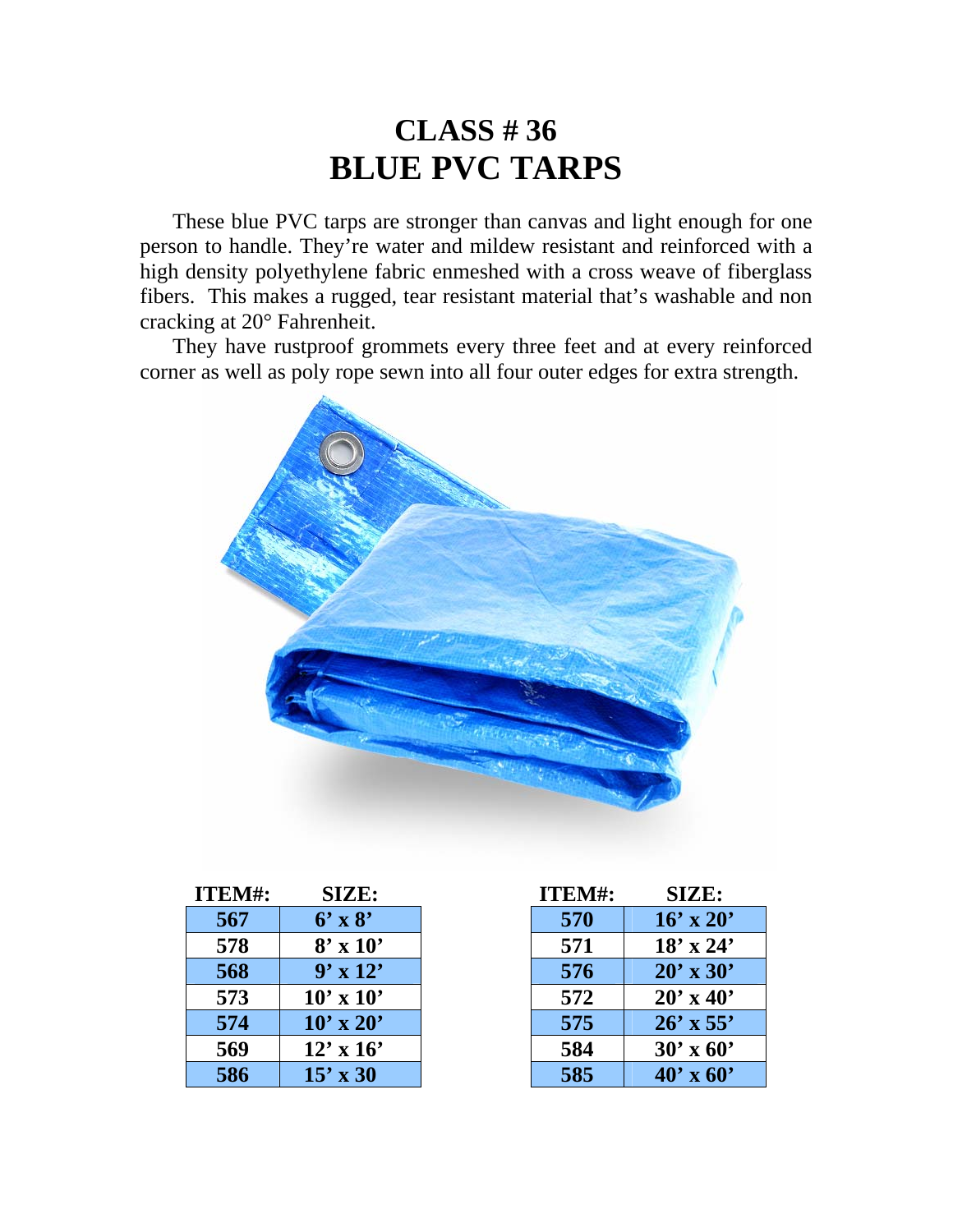### **CLASS # 36 GREEN PVC TARPS**

 These green PVC tarps are constructed the same as the lighter blue PVC tarps but are twice as thick. They feature a mesh 'rip stop' material between the layers of PVC which prevents tearing easily. They also have rust proof grommets and a sewn in poly rope along the edges for reinforcement.

 Where blue tarps are designed to cover stationary objects, these thicker, green, PVC tarps will work better for covering a load in a truck for light use on the road or highway.



| <b>ITEM#:</b> | <b>DESCRIPTION:</b>                | SIZE;            |
|---------------|------------------------------------|------------------|
| 576G          | <b>GREEN PVC DOUBLE THICK TARP</b> | $10' \times 12'$ |
| 574G          | <b>GREEN PVC DOUBLE THICK TARP</b> | $10' \times 20'$ |
| 569G          | <b>GREEN PVC DOUBLE THICK TARP</b> | $12' \times 16'$ |
| 570G          | <b>GREEN PVC DOUBLE THICK TARP</b> | $16' \times 20'$ |
| 571G          | <b>GREEN PVC DOUBLE THICK TARP</b> | $18' \times 24'$ |
| 572G          | <b>GREEN PVC DOUBLE THICK TARP</b> | $20' \times 40'$ |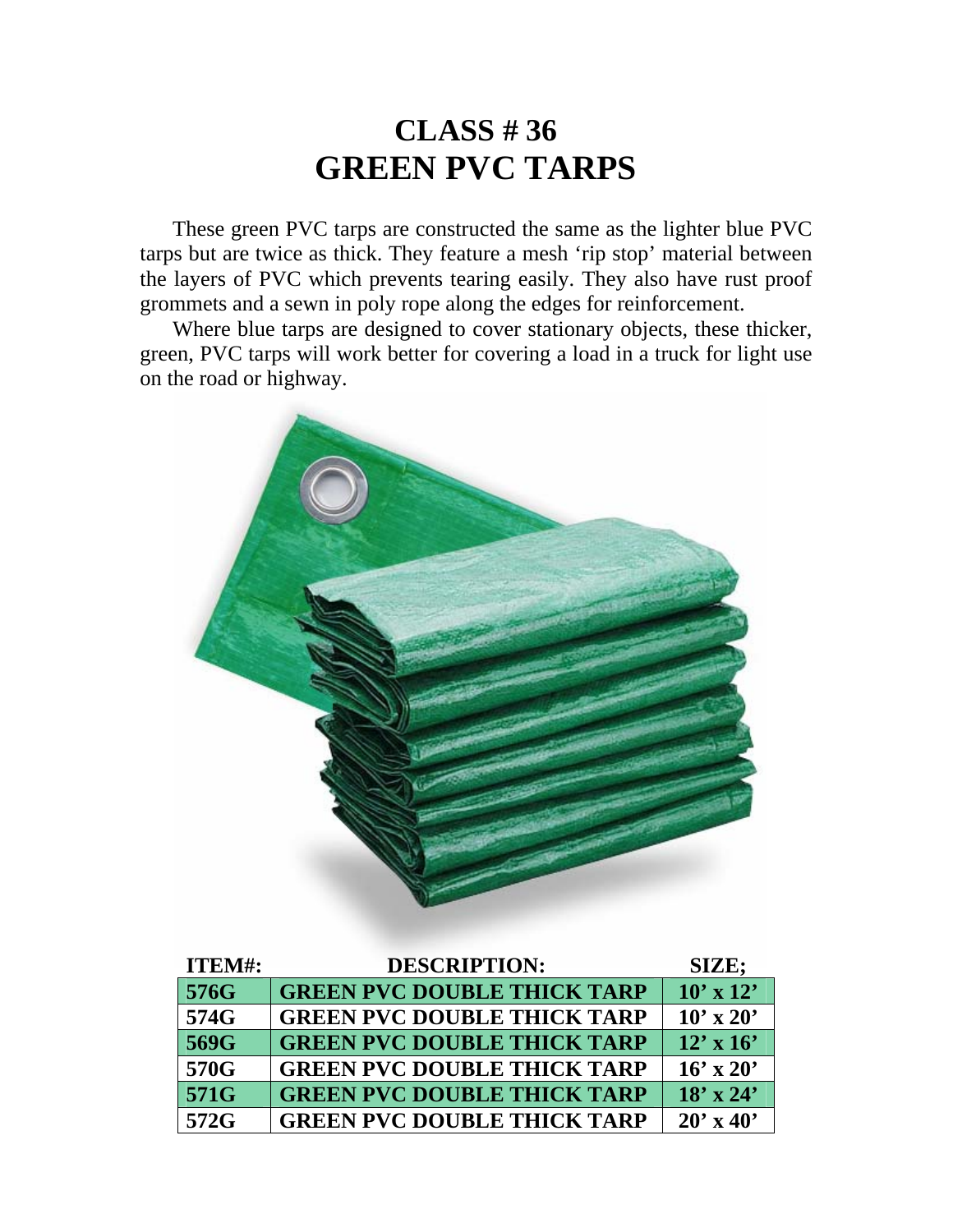### **CLASS # 36 SILVER PVC TARPS**

 These silver PVC tarps are constructed the same as our blue tarps but are twice as thick. Unlike the blue and green tarps, however, they are resistant to ultra violet light which can break down PVC material over time.

They feature the same mesh 'rip stop' between the layers of PVC so they won't tear easily and they have the rust proof grommets, reinforced corners, and the poly rope sewn in along the edges for extra strength and protection against the grommets pulling out. Great for covering and protection against direct sunlight.



| ITEM#:       | SIZE:            |
|--------------|------------------|
| <b>68S</b>   | $6'$ x $8'$      |
| <b>620S</b>  | $6'$ x 20'       |
| <b>630S</b>  | $6'$ x 30'       |
| <b>810S</b>  | $8' \times 10'$  |
| <b>1010S</b> | $10' \times 10'$ |
| 1012S        | $10' \times 12'$ |
| <b>1020S</b> | $10' \times 20'$ |
| 1212S        | $12' \times 12'$ |
| <b>1216S</b> | $12' \times 16'$ |

| ITEM#:       | <b>SIZE:</b>     |
|--------------|------------------|
| <b>1220S</b> | $12' \times 20'$ |
| 1224S        | $12'$ x 24'      |
| 1530S        | $15' \times 30'$ |
| <b>1620S</b> | $16' \times 20'$ |
| <b>1824S</b> | $18' \times 24'$ |
| <b>2020S</b> | $20' \times 20'$ |
| <b>2040S</b> | $20' \times 40'$ |
| 2456S        | $24' \times 56'$ |
| 2655S        | $26'$ x 55'      |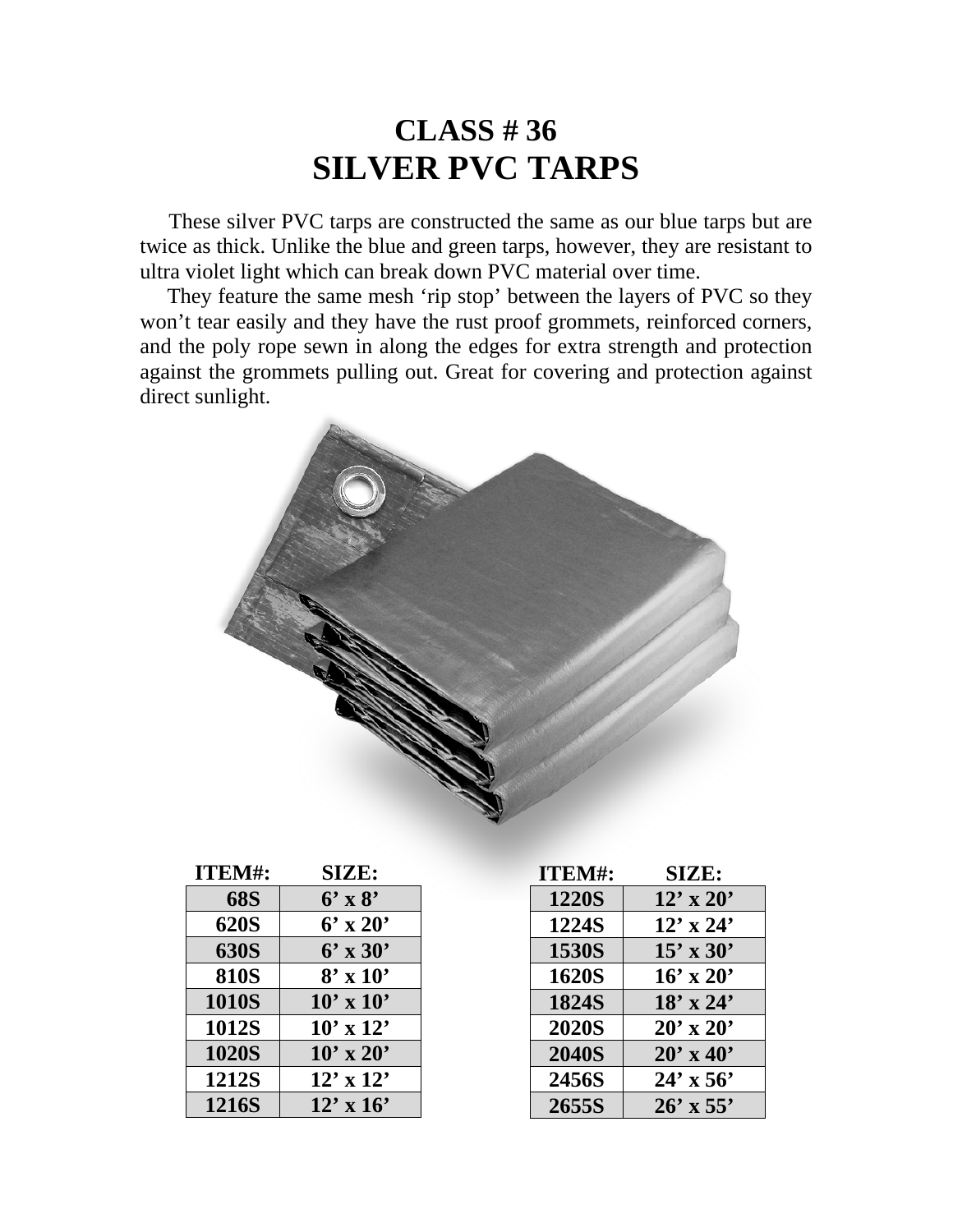## **CLASS # 36 BLACK MESH TARPS**

 These black mesh tarps are used for shading greenhouses, patios, campsites, kennels or as privacy barriers and truck cover for hauling rubbish or leaves. They have an approximate 73% shade and 27% light allowance and are made of heavy duty polypropylene knitted fabric material.

 They have reinforced edges with brass grommets approximately every 18" and they are tear resistant and mildew resistant.



| <b>TTEM#:</b>  | SIZE:            | DESCRIPTION:           |
|----------------|------------------|------------------------|
| <b>BMT68</b>   | $6'$ x $8'$      | <b>BLACK MESH TARP</b> |
| <b>BMT612</b>  | $6' \times 12'$  | <b>BLACK MESH TARP</b> |
| <b>BMT810</b>  | $8' \times 10'$  | <b>BLACK MESH TARP</b> |
| <b>BMT816</b>  | $8' \times 16'$  | <b>BLACK MESH TARP</b> |
| <b>BMT912</b>  | $9' \times 12'$  | <b>BLACK MESH TARP</b> |
| <b>BMT1012</b> | $10' \times 12'$ | <b>BLACK MESH TARP</b> |
| <b>BMT1216</b> | $12' \times 16'$ | <b>BLACK MESH TARP</b> |
| <b>BMT1220</b> | $12'$ x 20'      | <b>BLACK MESH TARP</b> |
| <b>BMT1224</b> | $12'$ x $24'$    | <b>BLACK MESH TARP</b> |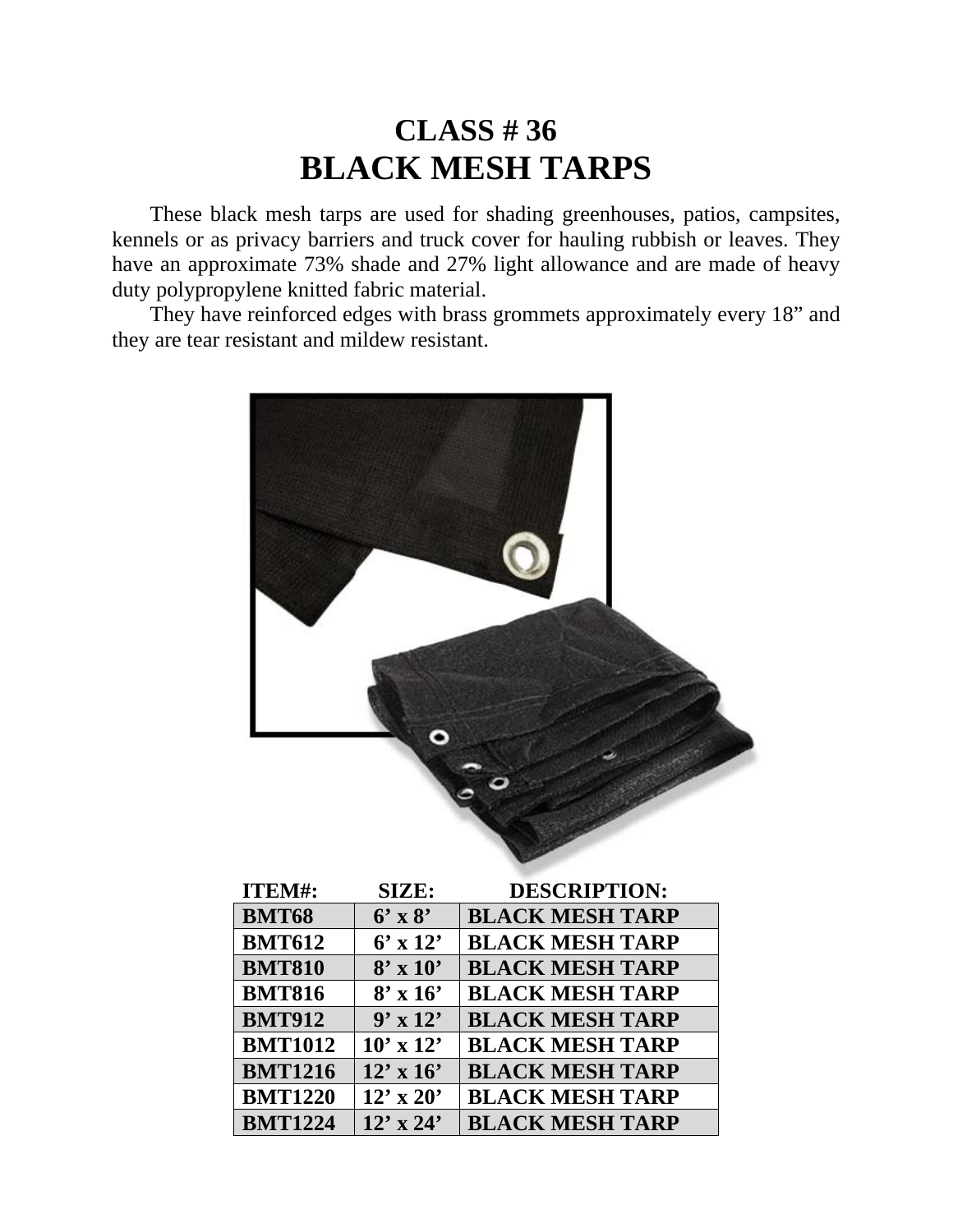### **CLASS # 36 CANVAS TARPS**

 These heavy duty, canvas tarpaulins are 16oz. per square foot of canvas material. They are weather treated and water resistant and great for covering a variety of materials as well as light duty truck loads at slower speeds. (Not recommended or chemically treated for high speed highway use).

 They have rugged brass grommets every 2 feet for easy tie down using rubber tarp straps or heavy cord. The sizes below are industry standard sizes and as with all canvas tarps, the finished size is approximately 4" to 6" less per side due to the manufacturing process where the material is hemmed and stitched. Imported.



| ITEM#:                  | <b>SIZE:</b>    | <b>DESCRIPTION:</b>            |
|-------------------------|-----------------|--------------------------------|
| $\overline{CAN68}$      | $6'$ x $8'$     | <b>16 OZ. CANVAS TARPAULIN</b> |
| $\overline{CAN810}$     | $8' \times 10'$ | <b>16 OZ. CANVAS TARPAULIN</b> |
| $ $ CAN1012   10' x 12' |                 | <b>16 OZ. CANVAS TARPAULIN</b> |
| $ $ CAN1020   10' x 20' |                 | <b>16 OZ. CANVAS TARPAULIN</b> |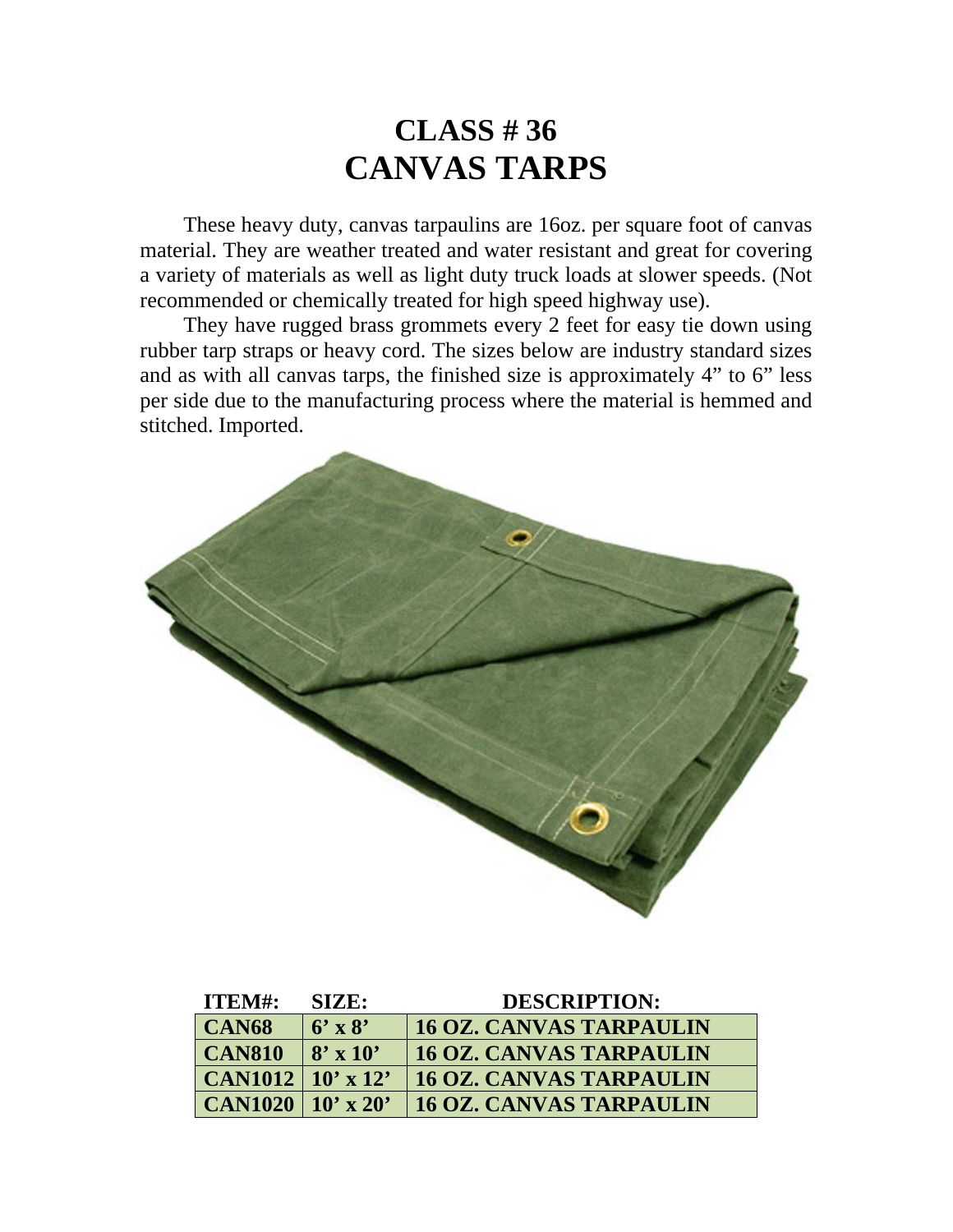### **CLASS # 36 10' x 20' CANOPY WITH FRAME**

 These canopies are tough, good looking, easy to put up and very useful around the house, shop, carport, at swap meets, or as a boat cover.

 The frame is rugged 1-3/8" round tubing with thick walls and made of light weight aluminum. It measures 20' long by 10' wide with four standards on each side and a peaked roof, for water drainage.

 The silver colored tarp is a heavy duty, reinforced polyethylene that's been specially treated to resist the sun's ultra violet light and there are quick bungee ball fasteners for the reinforced eyelets located every 18".

Washable, weather proof, shrink proof, and rot proof. Weighs 101 lbs.



### **ITEM#: DESCRIPTION:**  1020CAN 10' x 20' FRAMED OUTDOOR CANOPY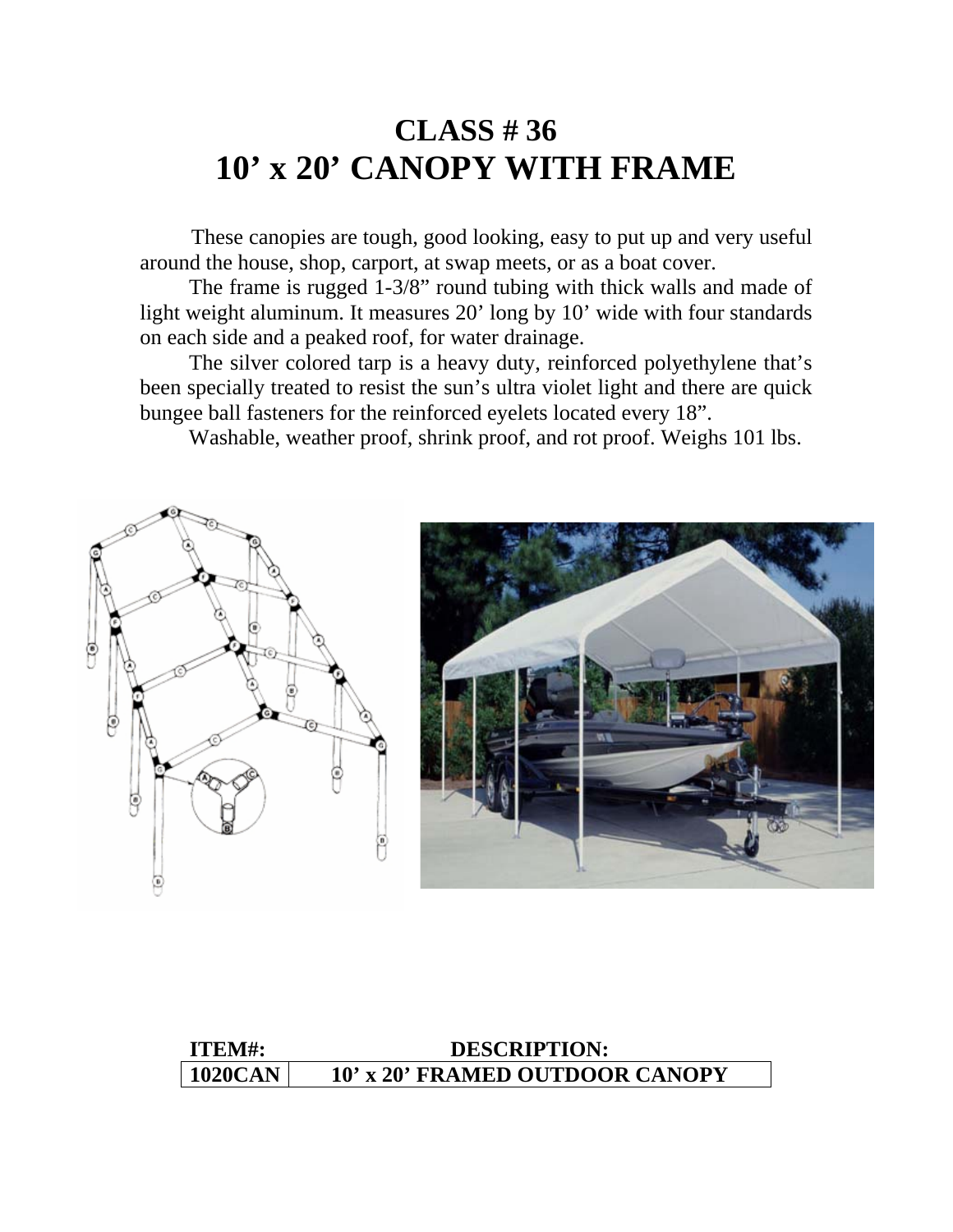## **CLASS # 36 100 PC. GROMMET REPAIR KIT**

 Now you can install bright new brass plated grommets in that old tarp or better yet, customize any tarp to perfectly fit any object you want to protect.

 This kit is not just for tarps, it's great for tents, sleeping bags, swimming pool covers, awnings, and many other items using grommet construction.

 Includes a 3 piece drop forged, zinc plated punch, 50 pieces of 1/2" rustproof, brass coated grommets, and 50 pieces of 1/2" rust-proof, brass coated washers.



| ITEM#: | <b>DESCRIPTION:</b>               |
|--------|-----------------------------------|
| 881    | <b>100 PC. GROMMET REPAIR KIT</b> |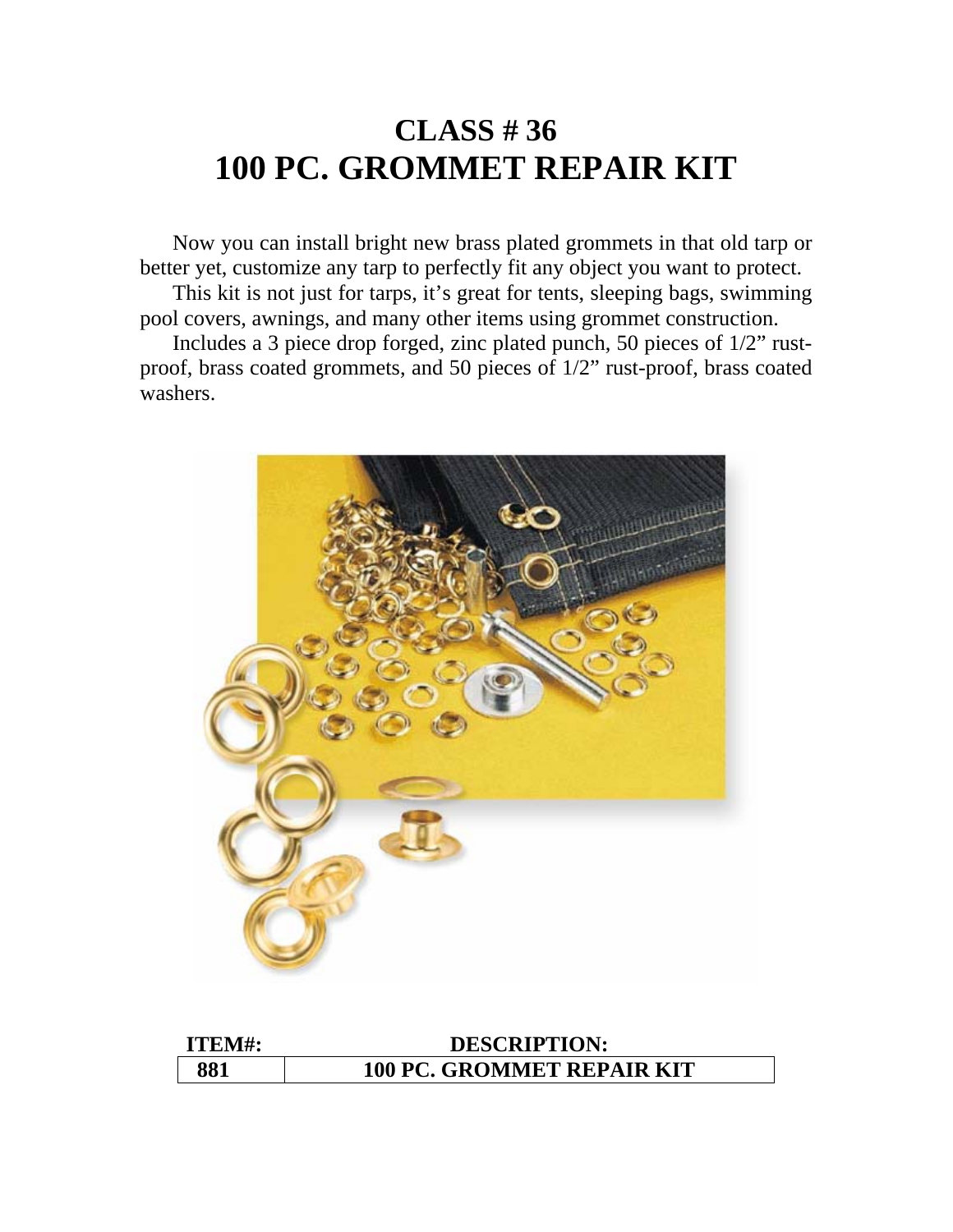# **CLASS # 36 20 PC. TIE DOWN STRAP & CORD KIT**

 The perfect assortment of tie down straps and Bungee Cords to equip any vehicle for almost any occasion. If you have vans or trucks out on the road, they need tie downs for emergencies and for hauling around equipment and supplies.

 This handy tie down kit includes 2 each of the 6' long x 7/8" wide, heavy duty buckle straps and two 1" wide x 15' ratcheting straps as well as 4 each of the 10" multi-colored Bungee Cords and 2 each of the 12", 18", 24", 32", 48", and 72" lengths. Imported.



| ITEM#: | <b>DESCRIPTION:</b>              |
|--------|----------------------------------|
| 992    | 20 PC. TIE DOWN STRAP & CORD KIT |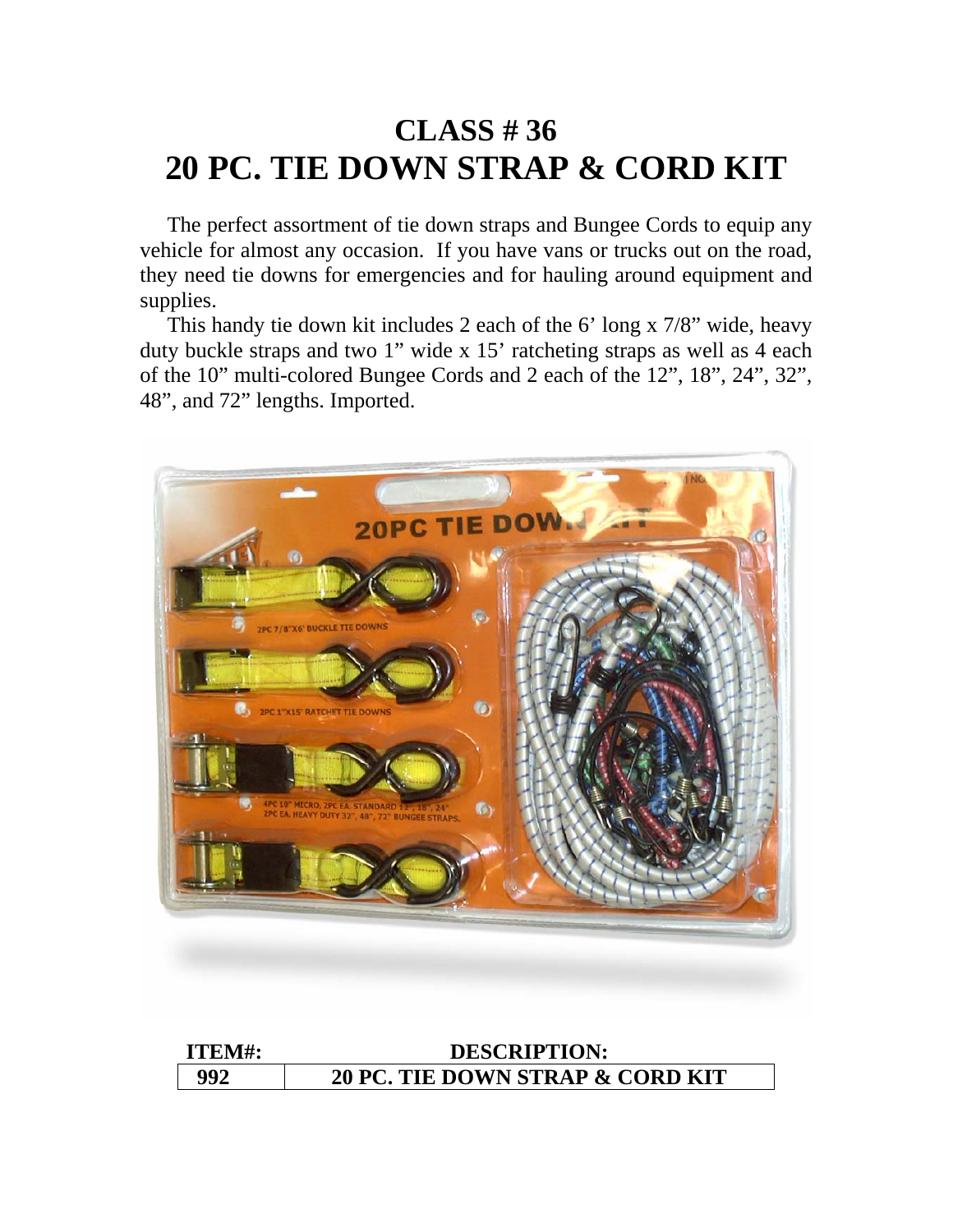## **CLASS # 36 EPDM RUBBER TARP STRAPS**

 EPDM, (ethylene propylene diene monomer), is a rubber compound that is extremely resistant to weathering, ozone, and UV exposure. Recommended for any applications where the elastomer will receive excessive exposure to



| <b>ITEM#:</b> | <b>DESCRIPTION:</b>                |
|---------------|------------------------------------|
| EPDM10        | <b>10" EPDM RUBBER TARP STRAPS</b> |
| EPDM15        | <b>15" EPDM RUBBER TARP STRAPS</b> |
| EPDM21        | <b>21" EPDM RUBBER TARP STRAPS</b> |
| EPDM31        | <b>31" EPDM RUBBER TARP STRAPS</b> |
| EPDM41        | <b>41" EPDM RUBBER TARP STRAPS</b> |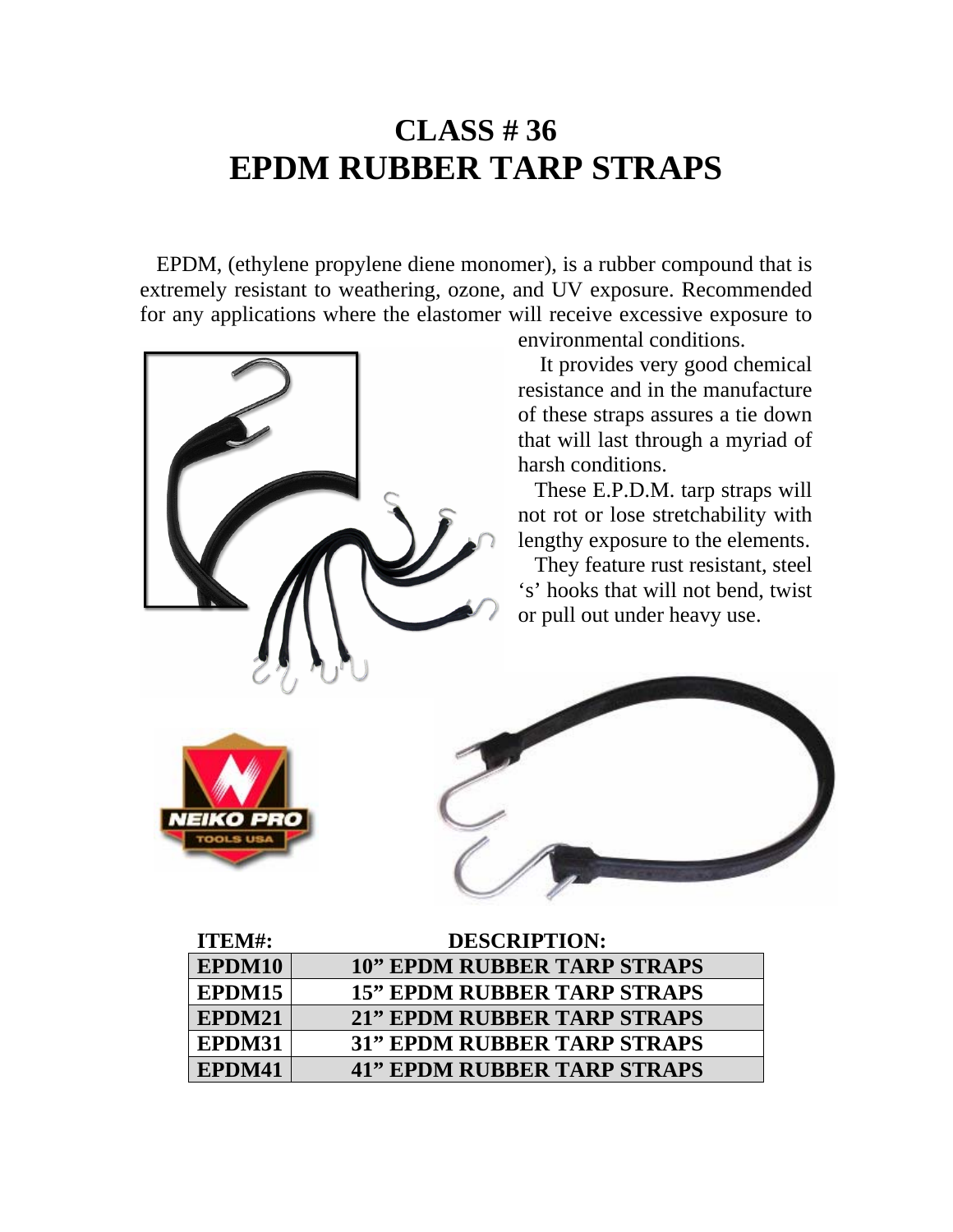### **CLASS # 36 HEAVY DUTY BUNGEE CORDS**

 These heavy duty fabric covered Bungee cords are available in various lengths from 18" to 72". They have an inner core constructed of high tensile strength bands of rubberized nylon that are impervious to all harsh weather conditions.

 They won't stretch out, wear out, pull out, or deteriorate over the years and will withstand the constant stretching. The outside casing of these straps is a tightly braided, white nylon with small blue striping and these Bungees stretch out to twice their unstressed length. Their heat treated, case hardened hooks are coated to prevent scratching.



| ITEM#: | SIZE: | <b>DESCRIPTION:</b>            |
|--------|-------|--------------------------------|
| 960    | 18"   | <b>HEAVY DUTY BUNGEE CORDS</b> |
| 961    | 24"   | <b>HEAVY DUTY BUNGEE CORDS</b> |
| 962    | 36"   | <b>HEAVY DUTY BUNGEE CORDS</b> |
| 963    | 48"   | <b>HEAVY DUTY BUNGEE CORDS</b> |
| 964    | 72"   | <b>HEAVY DUTY BUNGEE CORDS</b> |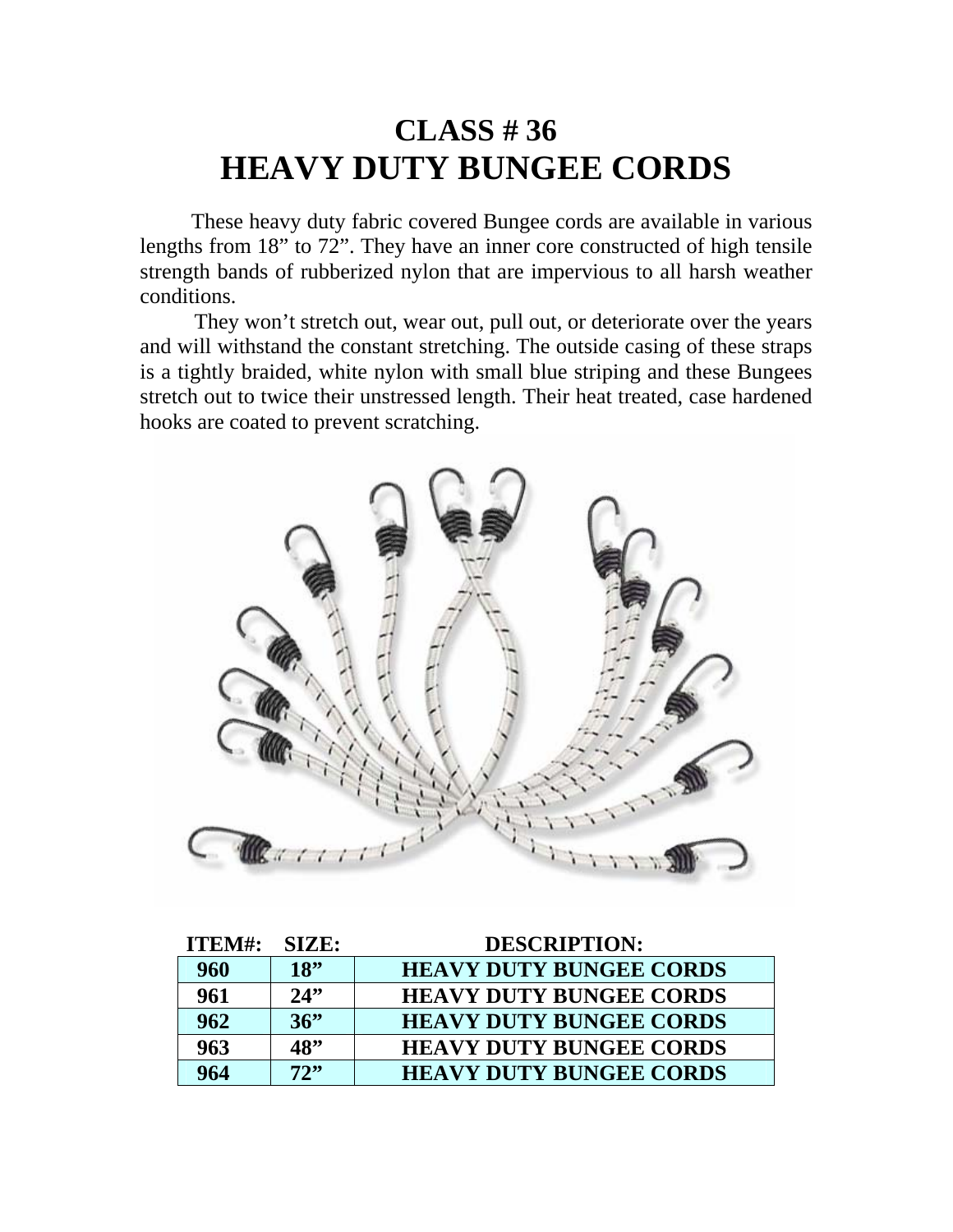# **CLASS # 36 FLAT BUNGEE 6 PACK**

 Strap it down tight and secure with the CargoLoc™ flat bungee cords. These flat bungees are four times stronger than the original round cords and the hooks are injection molded with a protective coating to prevent rust, scratching and marring.

 These cords are 3/4" wide for added surface contact and included in the pack are (2) 15", (2) 25", (1) 35" and (1) 45".



| ITEM#: | <b>DESCRIPTION:</b>       |
|--------|---------------------------|
| 720    | <b>FLAT BUNGEE 6 PACK</b> |